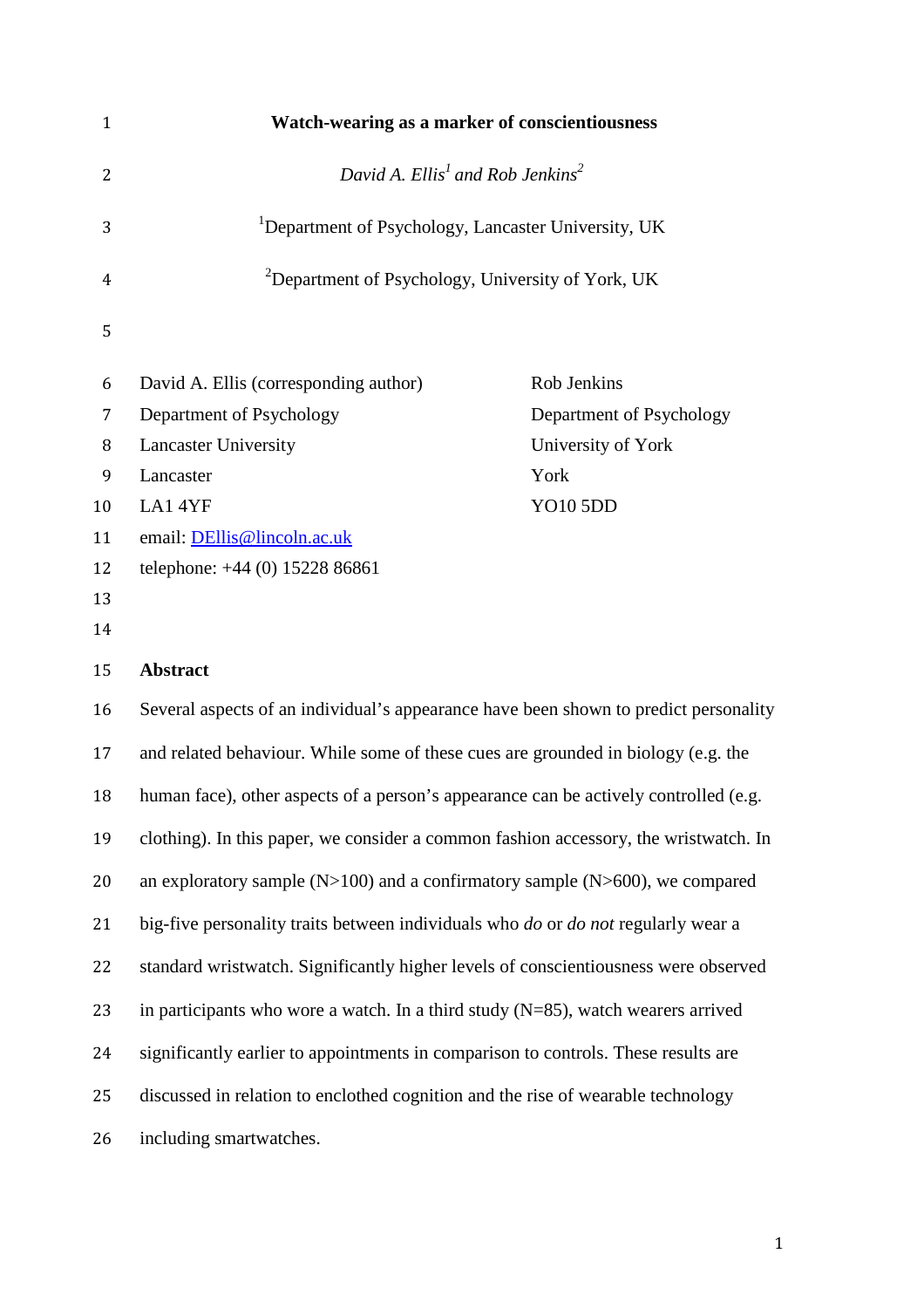#### **1. Introduction**

 The ability to perceive, and generalize from variations in behaviour or appearance helps provide a sense of order and predictability in social interactions (Ambady & Skowronski 2008). and observers routinely make rapid inferences about personality based on aspects of personal appearance across a variety of contexts (Wall, Taylor, Dixon, Conchie & Ellis 2013). Inferences are often based on information revealed through cues from the face, body, or voice. For example, aspects of personality extracted from brief snippets of novel voices are remarkably consistent between participants (McAleer, Todorov & Belin 2014). Similarly, people with broad faces are rated as more aggressive (Carré & McCormick 2008). For some traits, there appears to be a strong biological basis that explains any behavioural correlate - testosterone affects facial appearance and aggression for example (Verdonch, Gaethofs, Carels & de Zegher 1999). However, a second related branch of research concerns other aspects of an individuals' appearance that can actively be controlled and a variety of specific inferential links have been observed between particular 'features' of clothing and components of character. Participants who wear glasses were rated as less extraverted and less open to experience (Borkenau 1991; Hellstorm & Tekle 2006) while the presence of tattoos are associated with lower levels of conscientious and higher levels of extraversion (Swami 2012).

 This line of research also raises the question of how reliable these inferences are in terms of predicting behaviour. The fact that these facets of appearance are chosen by the individual rather than being biologically endowed may suggest a weaker link between appearance and behaviour, but a growing body of research on the phenomenon of 'enclothed cognition', where changes in clothing can also effect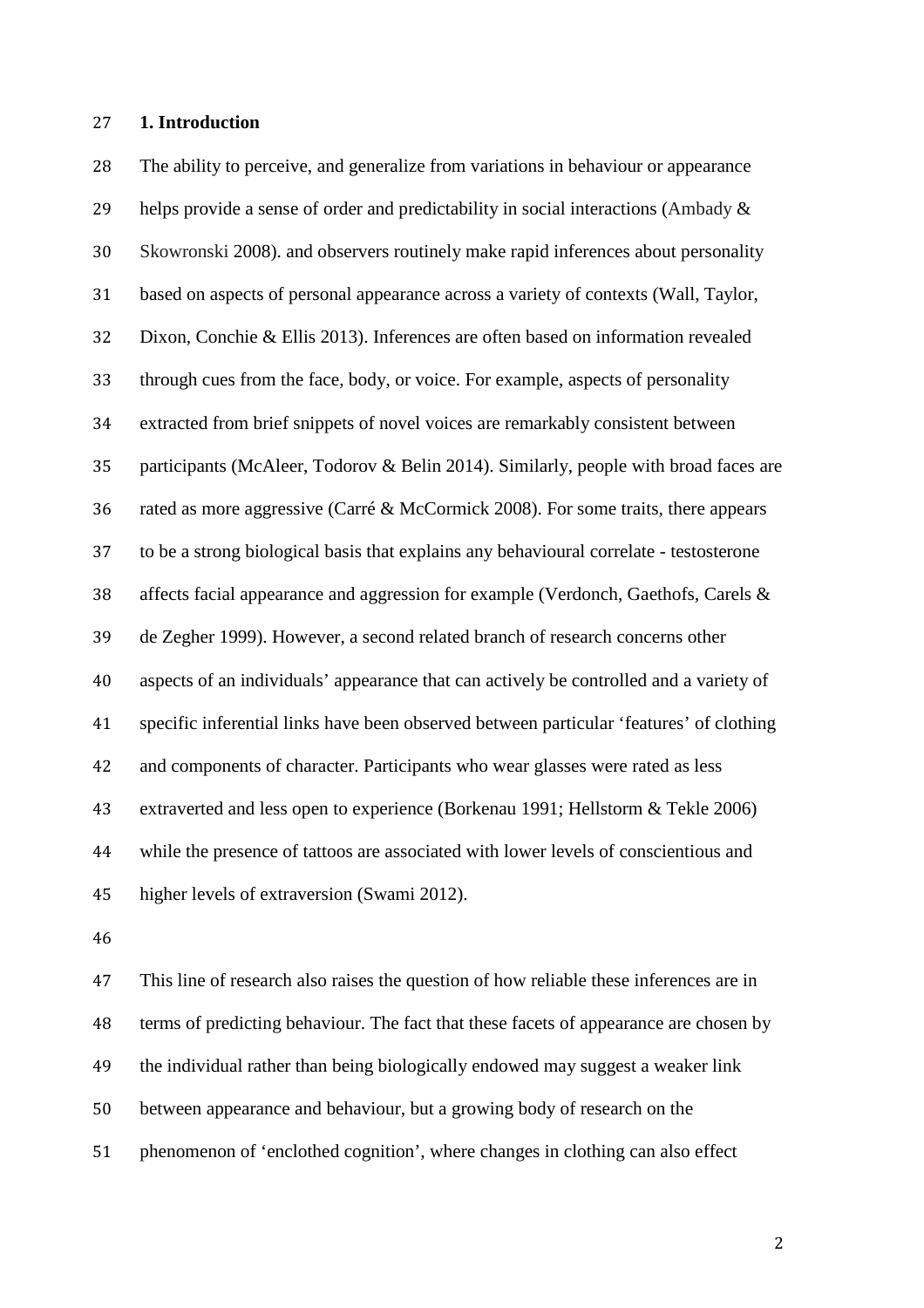behaviour challenge this assumption. Adam & Galinsky (2012) recently demonstrated that wearing a lab coat described as a 'doctor's coat' increased sustained attention when compared to wearing a lab coat that was labeled as a 'painter's coat'. They argue that 'enclothed cognition' depends on both the symbolic meaning and the physical experience of wearing clothes. In addition, effects running in the opposite direction (from personality to appearance) may be more plausible for non-biological factors. An aggressive person for instance cannot chose to have a broader face, but he could choose to wear black clothes and make themselves appear more aggressive (Vrij 1997). Here we focus on one particular clothing accessory, the wristwatch. Watches are an interesting case because they are designed to perform a very specific function – to tell the time. This specificity of function lends itself to experimentation because it suggests very targeted predictions about personality and behaviour. Despite the rise in mobile devices with built-in clocks, the number of standard watch owners has remained static in recent years (Hoffman 2009; Mintel 2010). On the

 other hand, while many people continue to regularly wear a wristwatch, many chose to avoid them completely. Their prominence or absence in everyday life again makes them an ideal candidate when considering external markers of personality.

 While research concerning the relationship between personality and an individual's outward appearance appears to be flourishing (e.g. Hellstrom & Tekle 2006; Gillath, Bahns, Ge & Crandall 2012; Swami 2012), a number of limitations continue to affect this literature. First, there remains an over-reliance on university student samples. These samples may not be representative of the wider population (Swami 2012). Secondly, previous research often fails to go beyond self-report (e.g. Gillath etl al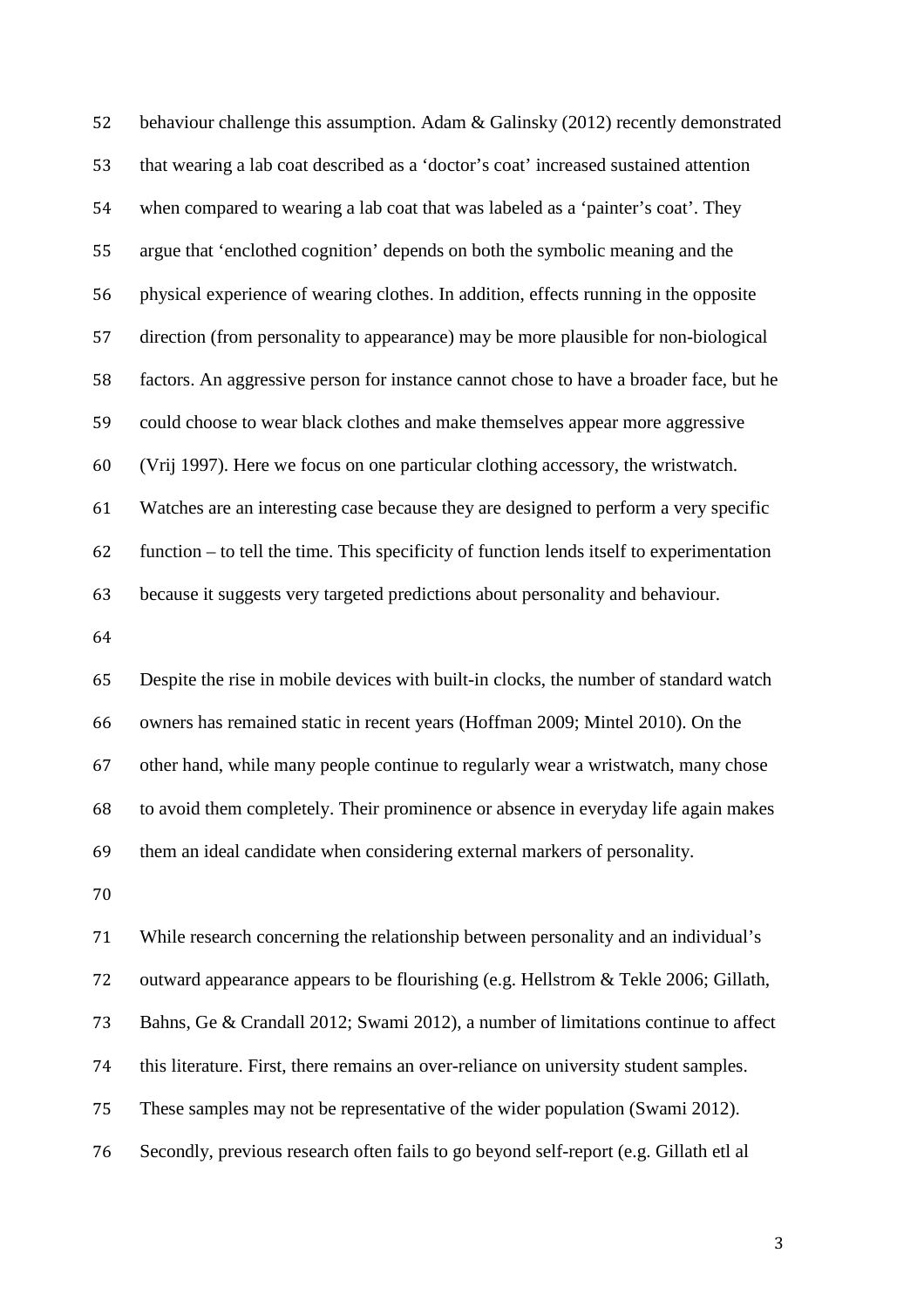| 77 | 2012), with many papers failing to include an additional behavioural measure that    |
|----|--------------------------------------------------------------------------------------|
| 78 | may help explain or confirm differences observed in personality scores alone.        |
| 79 | In order to overcome these limitations, and based on the premise that a core         |
| 80 | component of Conscientiousness is good timekeeping, planning (Back, Schmukle &       |
| 81 | Egloff 2006), and organisation (Lee & Ashton 2004), we predicted that watch wearers  |
| 82 | would score consistently higher on a simple measure of conscientiousness in          |
| 83 | comparison to non-watch wearers. Accordingly, timekeeping can be operationalised     |
| 84 | as punctuality and if watch wearers really are more conscientious then they will, in |
| 85 | turn, be more punctual in a real-life setting.                                       |
| 86 |                                                                                      |
| 87 | 2. Study 1                                                                           |
|    |                                                                                      |
| 88 |                                                                                      |
| 89 | <b>Ethics Statement</b>                                                              |
| 90 | The University of Glasgow, College of Science & Engineering Ethics Committee         |
| 91 | approved all research (2013-4641). Participants were informed about procedures in    |
| 92 | detail and provided written informed consent.                                        |
| 93 |                                                                                      |
| 94 | 2.1. Method                                                                          |
| 95 | 2.1.1. Measures                                                                      |
| 96 | We assessed personality using The Ten-Item Personality Inventory (TIPI). The TIPI    |

brief measure of the Big-Five personality dimensions (extraversion, agreeableness,

conscientiousness, emotional stability and openness to experience). This measure was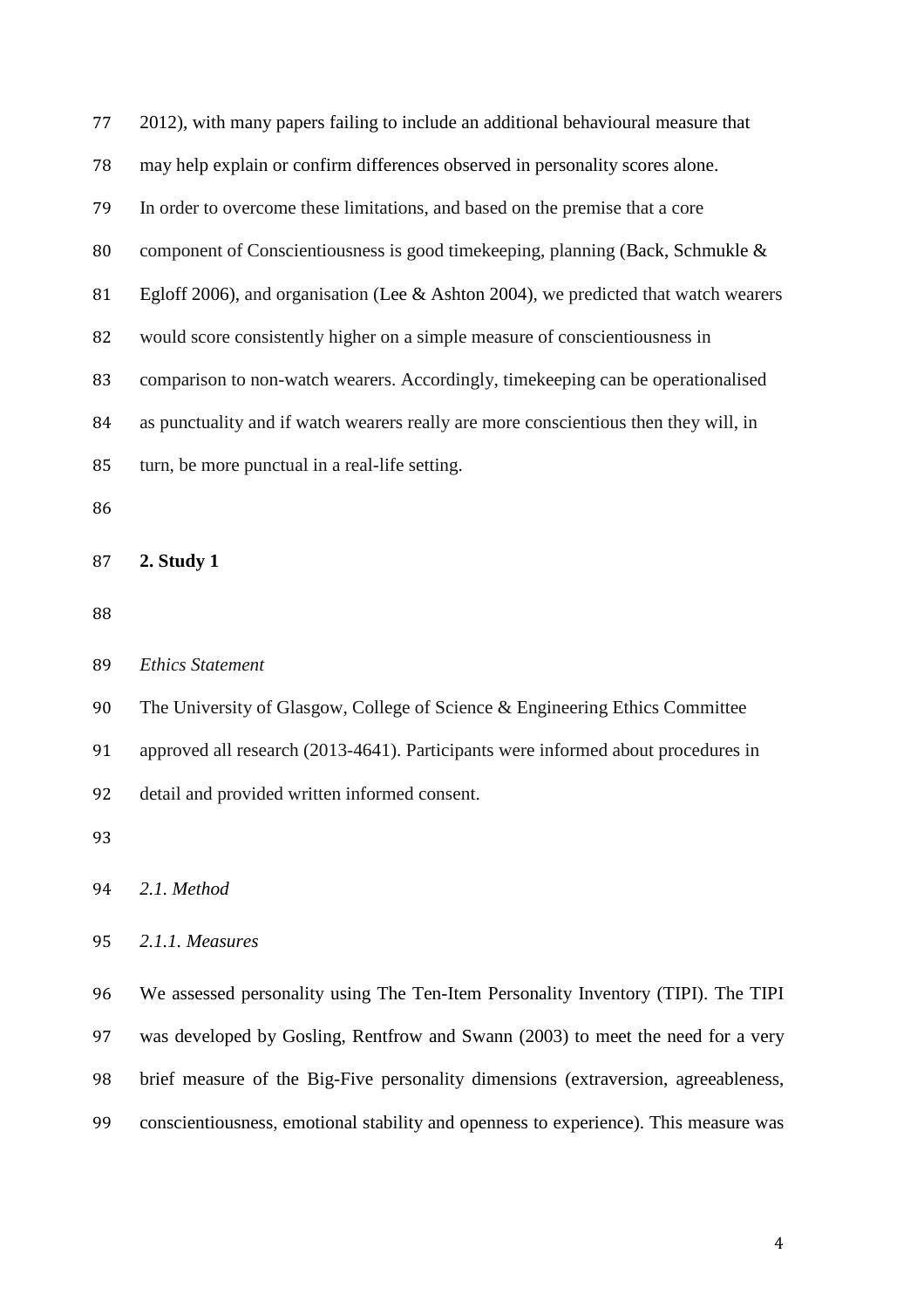chosen due to its short nature, which allowed us to collect comparable data from both

members of the public and students who had a limited amount of time to take part.

# *2.1.2 Participants*

 One hundred and twelve participants were recruited and included members of the public attending The British Science Festival in 2010 and students studying psychology at Glasgow or Lincoln Universities in the United Kingdom (62.5% female) who were waiting to take part in experiments. Their ages ranged from 17-54.

#### *2.1.3 Procedure*

 Individuals approaching a psychology stand were asked if they wished to take part in a short study related to personality. If written consent was obtained, participants were required to fill out the TIPI. They were then asked whether or not they regularly wore a wristwatch. A regular watch wearer was defined as someone who wore a standard wristwatch, most of the time, for at least a year. Finally, all participants were thanked for their time and fully debriefed as to the true nature of the study.

*2.1.4. Results*

 As expected, participants who identified themselves as regular watch wearers rated themselves as significantly more conscientious when compared with controls (Table I). We also observed that watch wearers scored lower in extraversion, agreeableness and openness, but higher on emotional stability. However, before conducting a further multivariate analysis, we next sought to replicate this finding in a larger confirmatory sample.

- 
- 121 ---Insert Table I about here---
-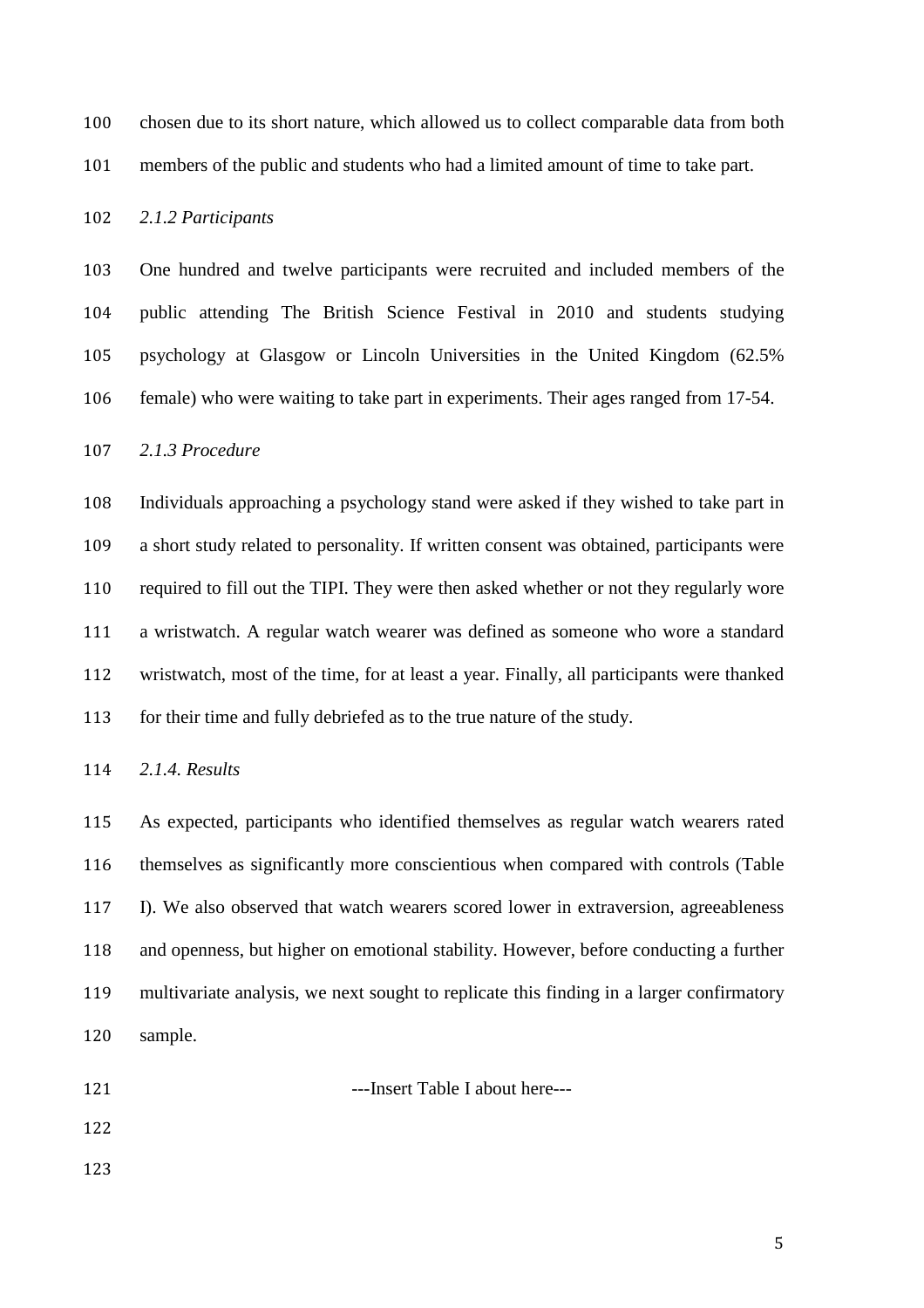**3. Study 2** 

 We attempted to replicate the results from Study 1 in a large online sample who, after completing the TIPI were asked:

'*Do you regularly wear a watch?*'

 Participants were recruited via numerous email shots and twitter advertisements. They also provided information about their age, gender, location, working habits and mobile phone ownership. In total, 638 participants took part (48.6% female). Modal age bands were 35-54 (36.4%) and 18-24 (30.5%); modal locations UK (60.8%), North America (13%). Regarding working habits**,** 49.7% confirmed that they worked a traditional Monday-Friday dayshift with the remainder working alternative hours (e.g. shifts, unemployed or students). Finally, 46% percent (N=290) identified themselves as being regular watch wearers.

### *3.1 Preliminary Analysis*

A primary analysis revealed no significant difference in the distribution of genders

138 between the watch and non-watch groups  $[X^2 (1, N=632) = 2.36, p = .124]$ . While

97.48% of our sample owned a mobile phone, we also observed that there was no

significant difference in this distribution of phone ownership between watch and non-

141 watch wearers  $[X^2 (1, N=635) = .803, p = .370]$ . Finally, there was no significant

difference in the distribution of those who worked traditional or shift based work

143 between watch and non-watch groups  $[X^2 (1, N=637) = .680, p = .410]$ .

## *3.2 Replication of Study 1*

 An independent sample t-test again revealed significant differences in mean conscientiousness scores between watch and non-watch wearers (Table II). Further t-tests revealed no other significant personality differences between watch and non-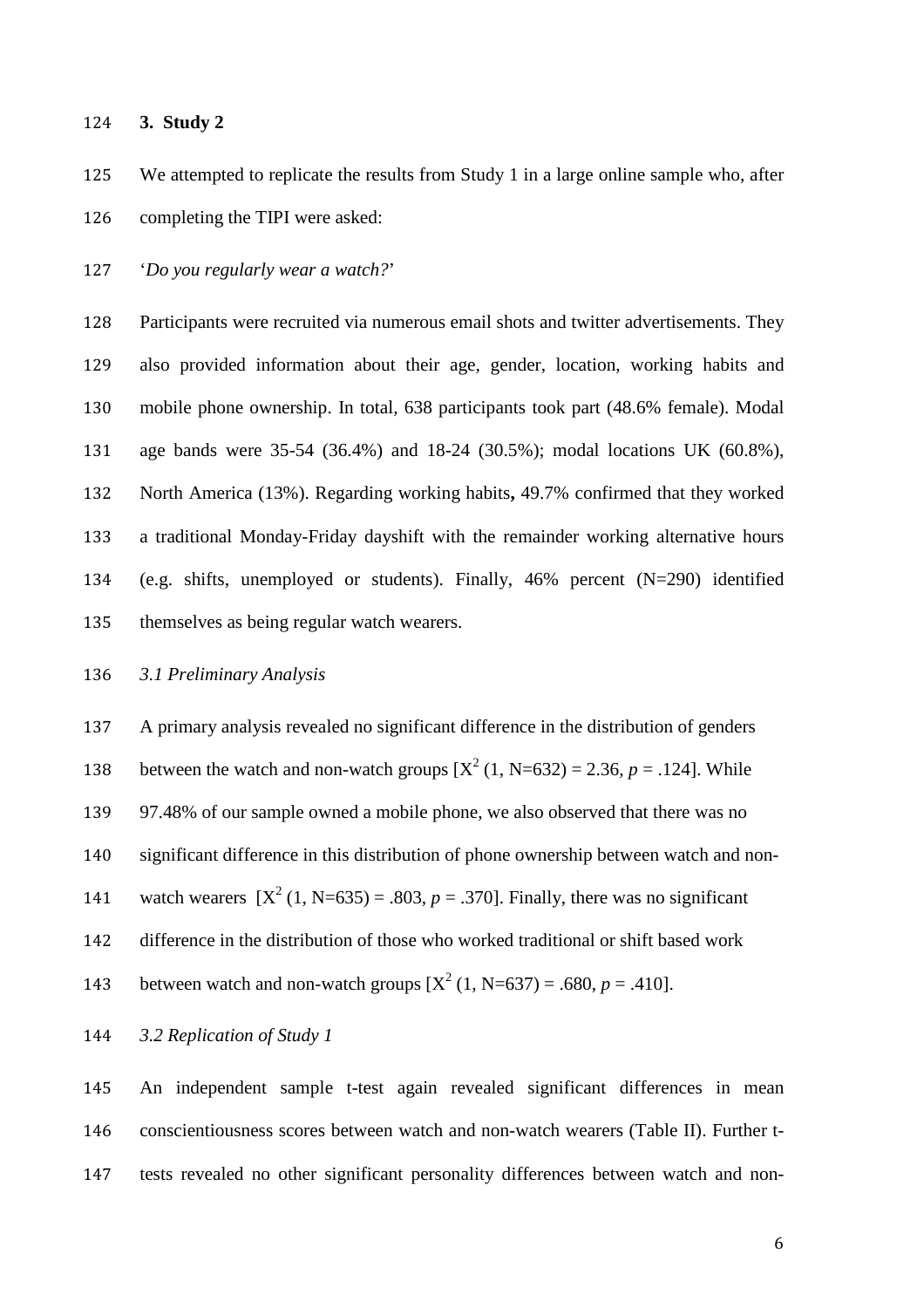| 148 | watch wearers across the other four factors of personality $[p's > .05]$ . As observed in       |
|-----|-------------------------------------------------------------------------------------------------|
| 149 | Study 1 however, we again observed similar trends whereby watch wearers scored                  |
| 150 | lower in extraversion and openness in comparison to controls.                                   |
| 151 |                                                                                                 |
| 152 | ---Insert Table II about here---                                                                |
| 153 |                                                                                                 |
| 154 | 3.3 Regression Model                                                                            |
| 155 | In order to confirm that the personality differences reported above hold after                  |
| 156 | controlling for additional factors, we entered age, gender and all five personality             |
| 157 | factors into a binary logistic model. This model confirms that wearing a watch                  |
| 158 | remains a visible indicator for conscientiousness even after controlling for gender and         |
| 159 | age (Table III). In other words, the odds of wearing a watch is significantly larger for        |
| 160 | a person who reports higher levels of conscientiousness (odds ratio $= 1.147$ ).                |
| 161 |                                                                                                 |
| 162 | ---Insert Table III about here---                                                               |
| 163 |                                                                                                 |
| 164 | 4. Multivariate analysis                                                                        |
| 165 | Personality is a multidimensional construct and effect sizes should also be considered          |
| 166 | in relation to the overall magnitude of differences observed between two groups.                |
| 167 | When groups differ along several variables at once, the overall between-group                   |
| 168 | difference is not always accurately represented by <i>univariate</i> effect sizes in isolation. |
| 169 | Therefore, Del Giudice, Booth & Irwing (2012) have argued that in order to aggregate            |
| 170 | differences across variables while also taking correlation patterns into account, it is         |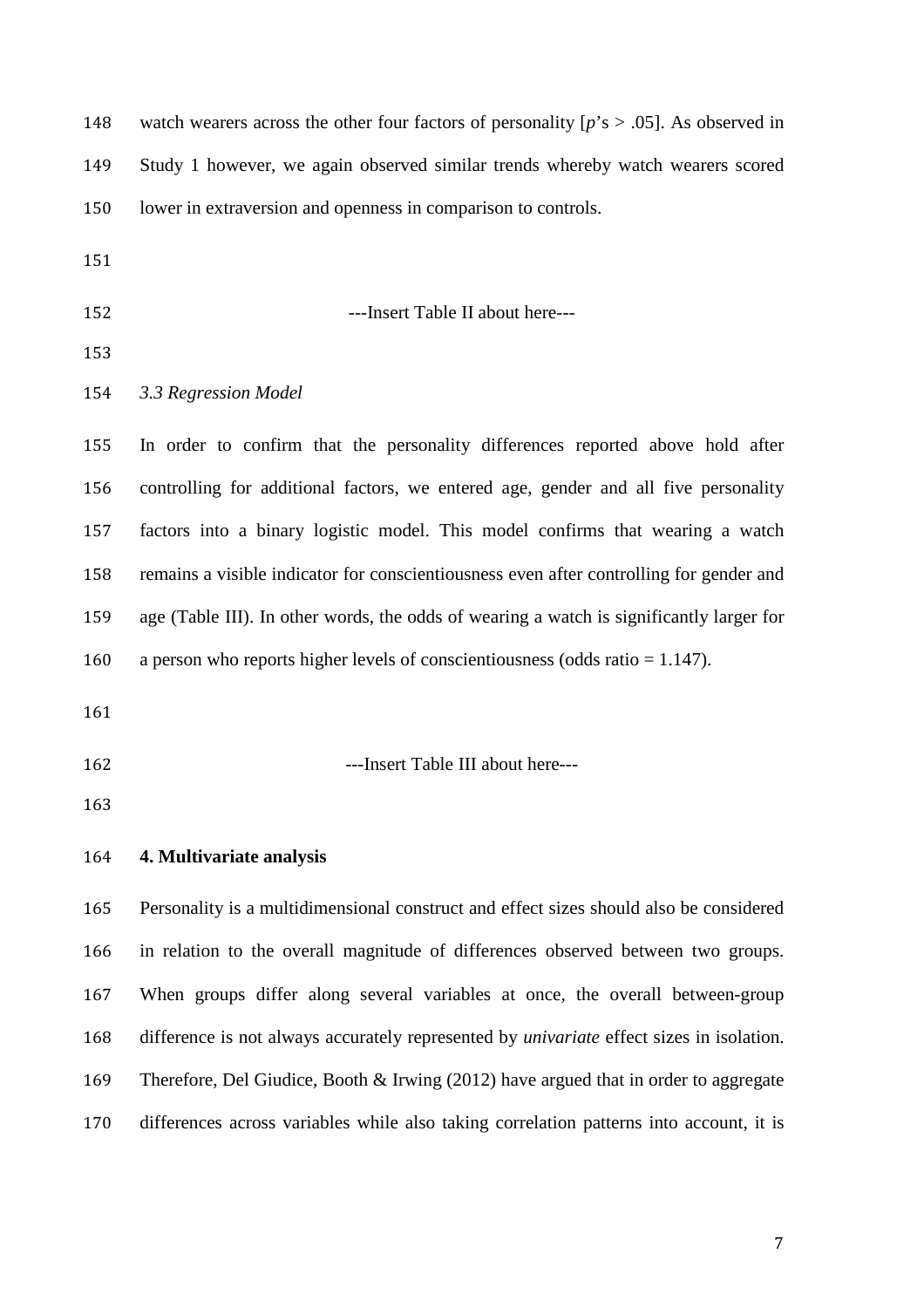necessary to computer a *multivariate* effect size. The Mahalanobis distance *D* metric allows for these comparisons and is given by the formula:

$$
D = \sqrt{d'S^{-1}d}
$$

 where **d** is the vector of univariate standardised differences (Cohen's *d*) and **S** is the correlation matrix.

 We calculated the multivariate generalisation (*D* measure) of personality differences in both samples, factoring in changes between the groups across all five factors of personality. When evaluated in this way, personality differences observed in both samples are considerably larger than some of the Cohen's *d* effect sizes in isolation. 182 The resulting multivariate effect sizes were calculated as  $D = .69$  in the exploratory 183 sample and  $D = .23$  in the confirmatory sample. While significant differences were observed in levels of conscientiousness between the two groups, the overall differences in personality are not limited to a single personality factor. For example, in both samples watch wearers consistently produce lower extraversion and openness to experience scores.

**5. Study 3**

 The previous results lend strong support to the notion that people who choose to wear a watch also tend to rate themselves as more conscientious. While organisation is often considered as a lower-order facet score in many personality measures (e.g. as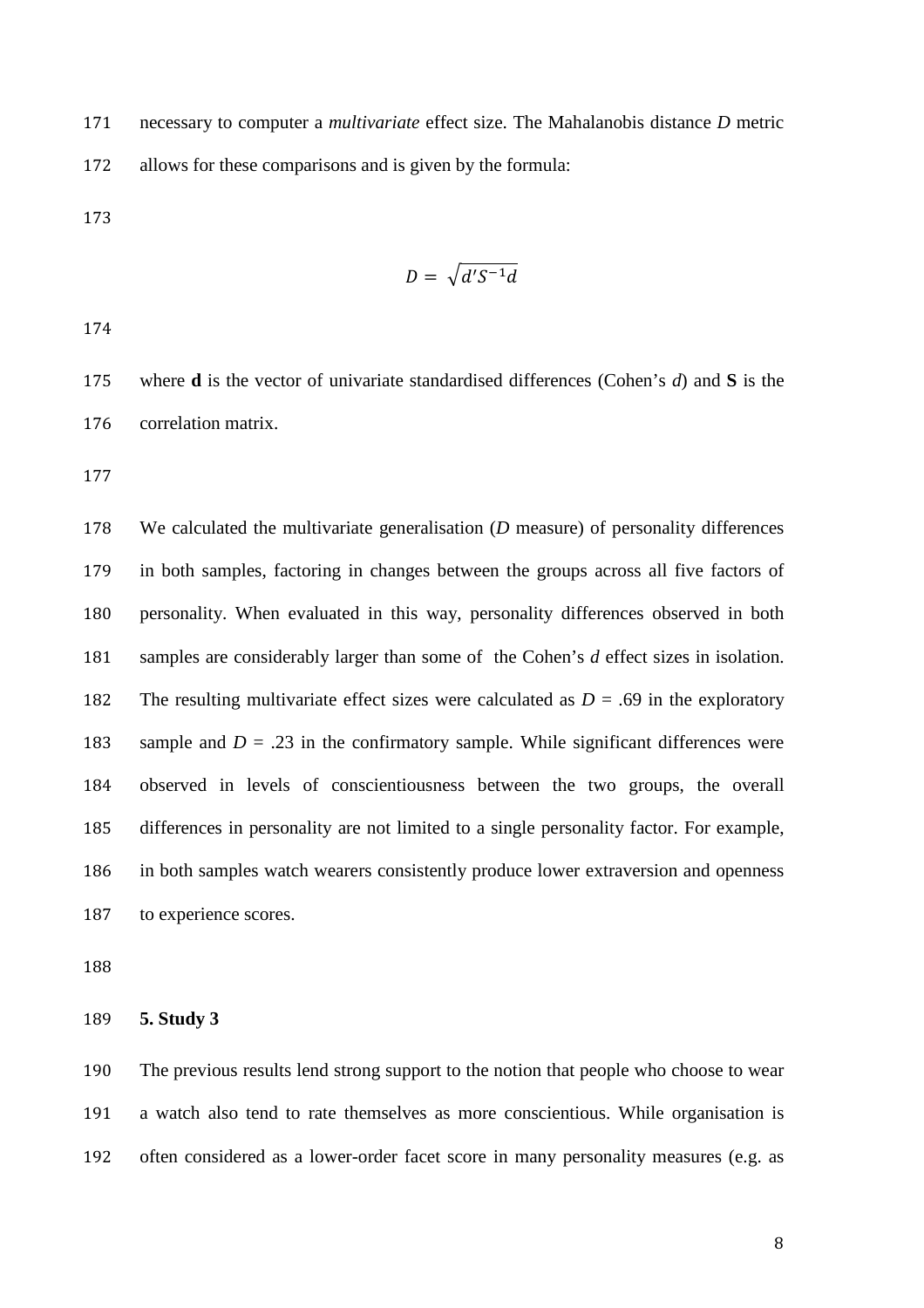part of the HEXACO Personality Inventory; Lee & Ashton 2004), higher levels of conscientiousness alone correlate with improved punctuality (Back et al 2006). Ashton (1998) also observed that conscientiousness was negatively associated with self-reported lateness in the workplace. Our final study therefore sought to investigate if punctuality is also related to watch wearing.

*5.1. Method*

*5.1.1 Participants*

 Ninety participants (29% male) who arrived to complete a separate experiment in the School of Psychology took part in this study. Their ages ranged from 17 to 48. All participants had previously visited the department on at least one previous occasion. This ensured that participant's were unlikely to become lost before an experiment was scheduled to start.

*5.1.2 Procedure*

 Participants arriving at the School of Psychology for an unrelated experiment had their exact time of arrival recorded by the experimenter. Time of arrival was recorded as time-lag in minutes between the experiment appointment time and time of each participant's arrival. It was also noted whether they were a regular watch wearer.

*5.1.3. Results*

 Participants who exceeded an early or late arrival time of +- 15 minutes were removed from the analysis (N=5) to ensure that data were normally distributed. On average, the remaining participants arrived 2.19 minutes before the appointed time (*SD* = 5.95). Mean punctuality scores (minutes late or early) were calculated for watch and non-watch wearers. A total of 34 watch wearers and 51 non-watch wearers arrival times were analysed (Fig I).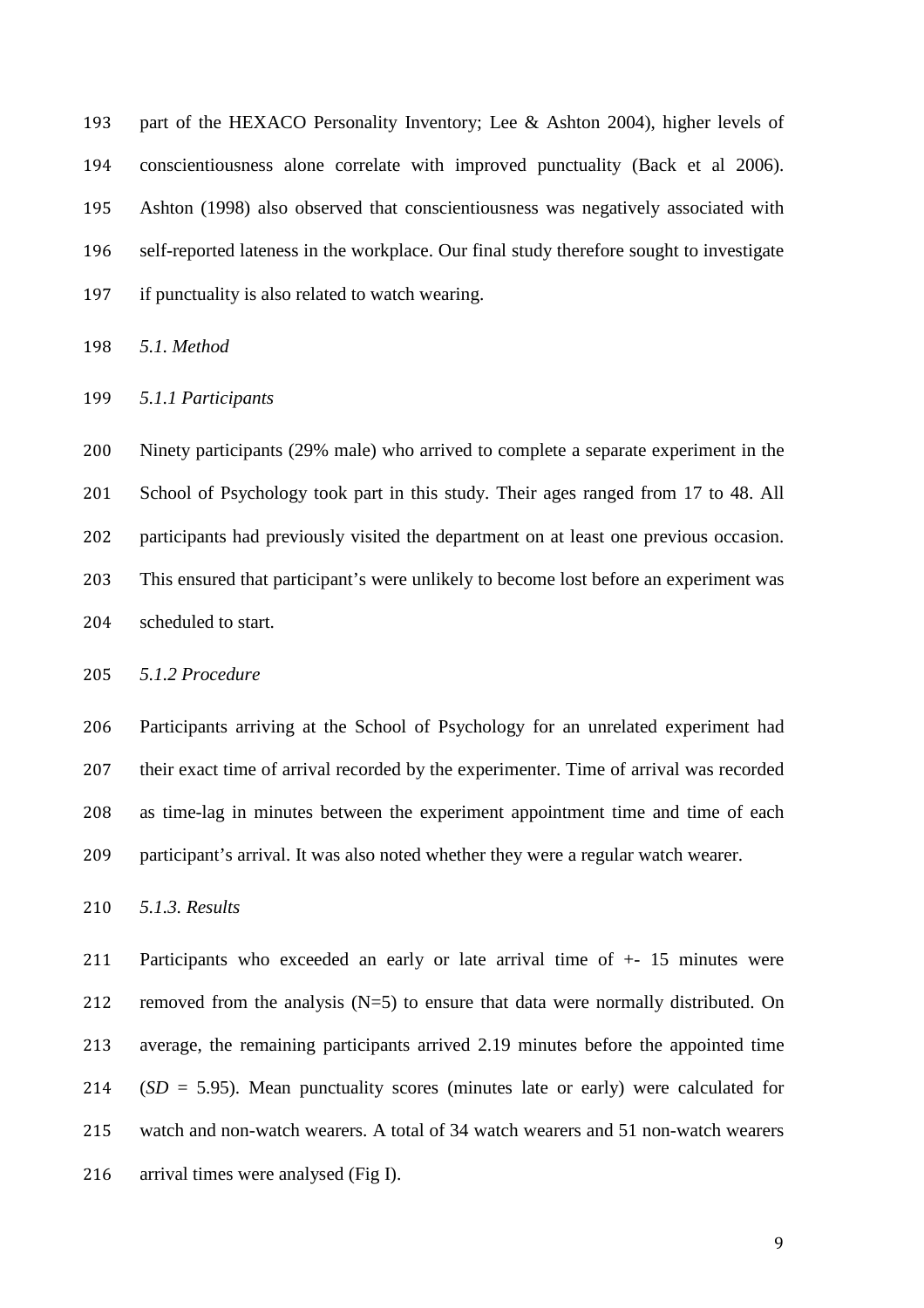## ---Insert Figure I about here---

 An independent sample t-test demonstrated a reliable difference in punctuality with 221 participants in the watch-wearing group arriving significantly earlier  $[M = 4.12, SD =$ 222 5.45] in comparison to those who were not wearing a watch  $[M = .90, SD = 5.96]$ ,  $[t]$ 223 (83) = 2.52,  $p = .01$ ;  $d = .55$ ].

### **6. General Discussion**

 Choosing to wear a watch appears to act as a social marker for an individual who is likely to be more conscientious. A further replication across a larger sample supports this conclusion. We also observed consistent multivariate differences in personality between the two groups with watch wearers showing lower levels of extraversion and openness. Finally, watch wearers behave in way that is consistent with higher levels of conscientiousness by arriving at an appointment earlier than non-watch wearers.

While personality has previously been linked to time perception (e.g. Rammsayer

1997), this is the first study to link personality with the absence or presence of an

everyday time cue. Higher levels of conscientiousness have previously been

associated with increased levels of self-organisation in a variety of contexts and watch

wearing may be an additional purchase decision that interacts with other related

individual differences (Aaker 1997). Conscientiousness alone is made up of many

sub-facets of personality and one of these may play a more important role in watch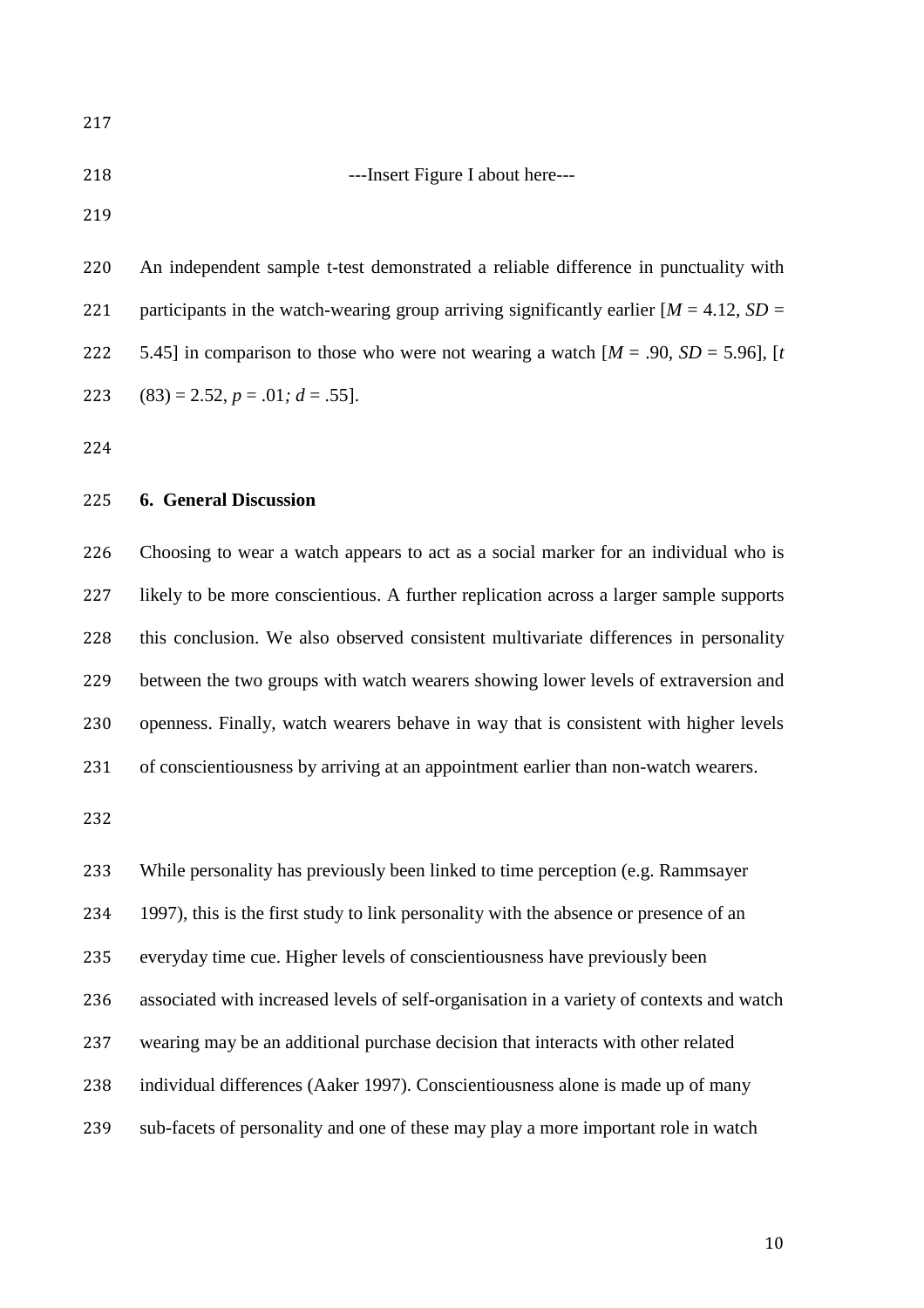wearing than others (e.g. organisation, diligence and perfectionism; Lee & Ashton 2004).

 These results could also be considered in the context of enclothed cognition, that is, the influence clothes or fashion accessories can have on a wearer's psychological processes. Adam & Galinsky (2012) propose that changes in cognition depend on both the symbolic meaning and physical experience of wearing different types of clothes, but this could also apply to wristwatches. As a fashion accessory, or expression of social status the act of wearing a watch may provide an additional, albeit implicit cognitive impact on wearers, which makes them more conscientious and better planners. In terms of punctuality specifically, appointment type may be an important factor to consider in future research, but these results are consistent with research demonstrating that personality is likely to be important when considering punctuality in isolation (Back et al 2006). Even if conscientious individuals are delayed, they will be dutiful enough to try to limit their lateness. In addition, our effect size relating to punctuality is far higher than previous correlations observed between conscientiousness and punctuality in a comparable sample by Back and colleagues (2006).

 The standard watch remains technologically simple, but this simplicity explains why countless manufactures of smartwatches are attempting to capitalize on this specific form factor (Fogg 2009). Such devices typically measure and provide additional feedback related to physical and physiological activity (e.g. heart rate). Interestingly, these devices are more likely to be purchased by those who already lead a healthy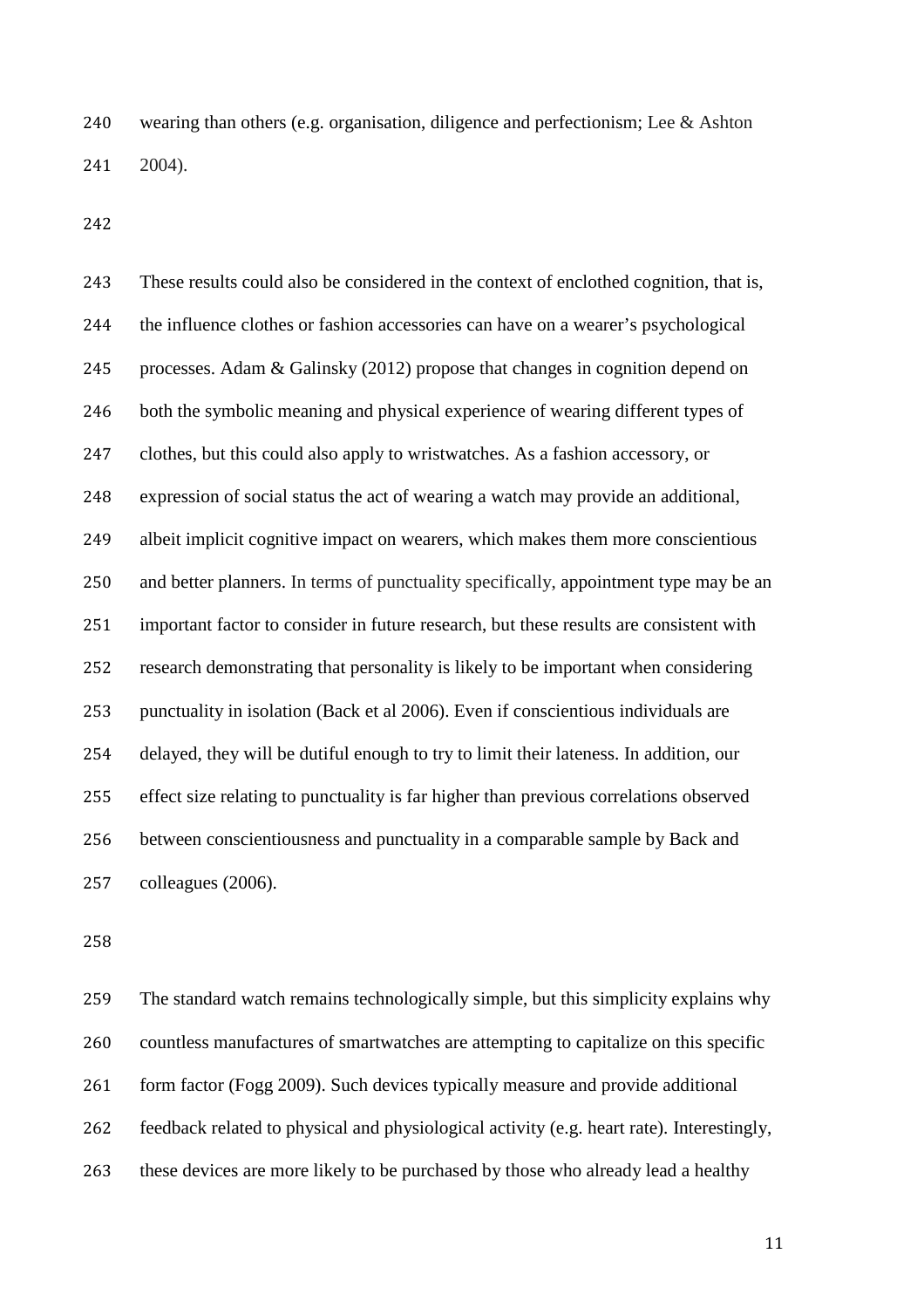lifestyle (Swan 2009). The desire to own or wear a standard wristwatch may therefore be driven by higher levels of conscientiousness in the first instance. Alternatively, the decision to purchase a watch may simply be motivated by a desire to know the time, become more organised and in turn attempt to become more conscientious.

 Could the act of wearing a watch make an individual healthier or more conscientious? At present, this line of enquiry only extends to more simplistic devices like pedometers, where feedback correlates with an increase in physical activity, but not beyond the duration of the original intervention (Bravata et al 2007). While watch wearing and smartwatch ownership correlate with increased levels of conscientiousness and health promoting behaviours, the direction of these relationships remains unclear, but worthy of further investigation. This is particularly relevant given existing links between the accuracy of clocks and long-term health outcomes (Levine & Bartlett 1984; Levine & Norenzayan 1999).

 Another future direction for this research would be to explore the effect that watch wearing can have on first impressions and consider the relationship between self and others' perceptions of watch wearing. How such a time cue could influence other evaluative judgments by prompting attributions remains unclear. One might predict that the presence of a watch would serve to help improve an individual's first impression in a specific social context for example, at a job interview (Chapplin, Phillips, Brown, Clanton & Stein 2000; Dougherty, Turban & Callender 1994).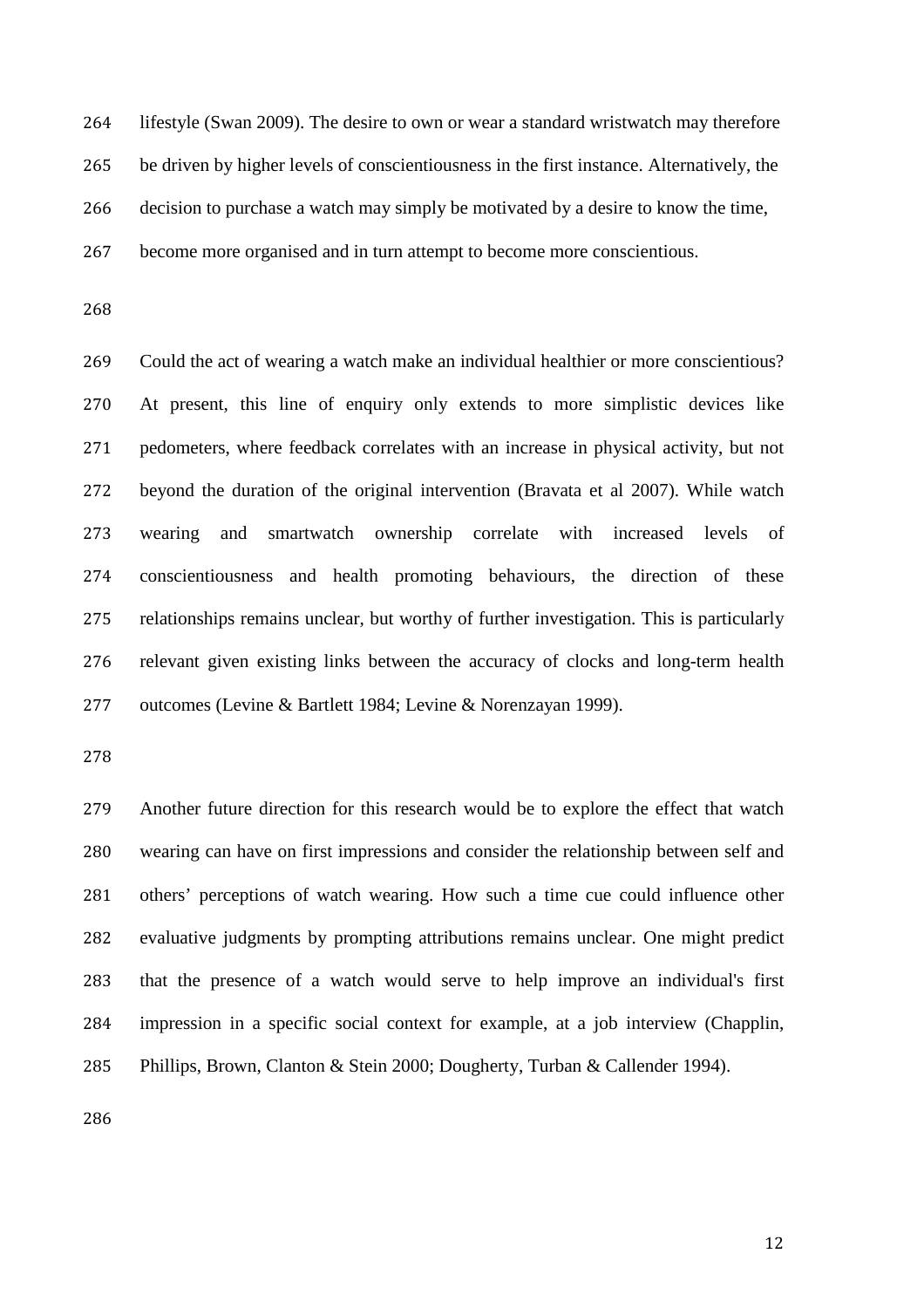One limitation which could be levelled at this study is that some participants may own a mobile phone, but not a standard watch, which may act as a confounder because they still have rapid access to the time. However, 100% of our exploratory sample and 97.48% in our second sample also owned a mobile phone so this is unlikely to have been an influencing factor. It is worth noting however, that the effect size relating to differences in conscientiousness reduced considerably between our exploratory and confirmatory samples. While the effect size is reduced in our larger sample, small effects could have larger aggregated consequences. For example, the short nature of the personality measure chosen suggests that a larger effect may be observed if a more in-depth measure of personality was deployed, but this may have limited our sample size. For now, we simply wanted to demonstrate that our exploratory findings could be replicated in a further independent sample using an identical measure of personality.

 A second limitation concerns the reasons behind watch ownership. While an alternative explanation might conclude that choosing to wear a watch is related to social status and not a desire to know the time, this argument does not chime with the consistency of our results reported here. This is particularly pertinent when considered alongside our behavioural measure however, we cannot rule this additional explanation out completely.

 In sum, wearing a device that tells the time on the wrist is likely to remain an important tool for the foreseeable future and to our knowledge this is the first study to demonstrate a link between watch wearing, personality and related behaviour (Anwar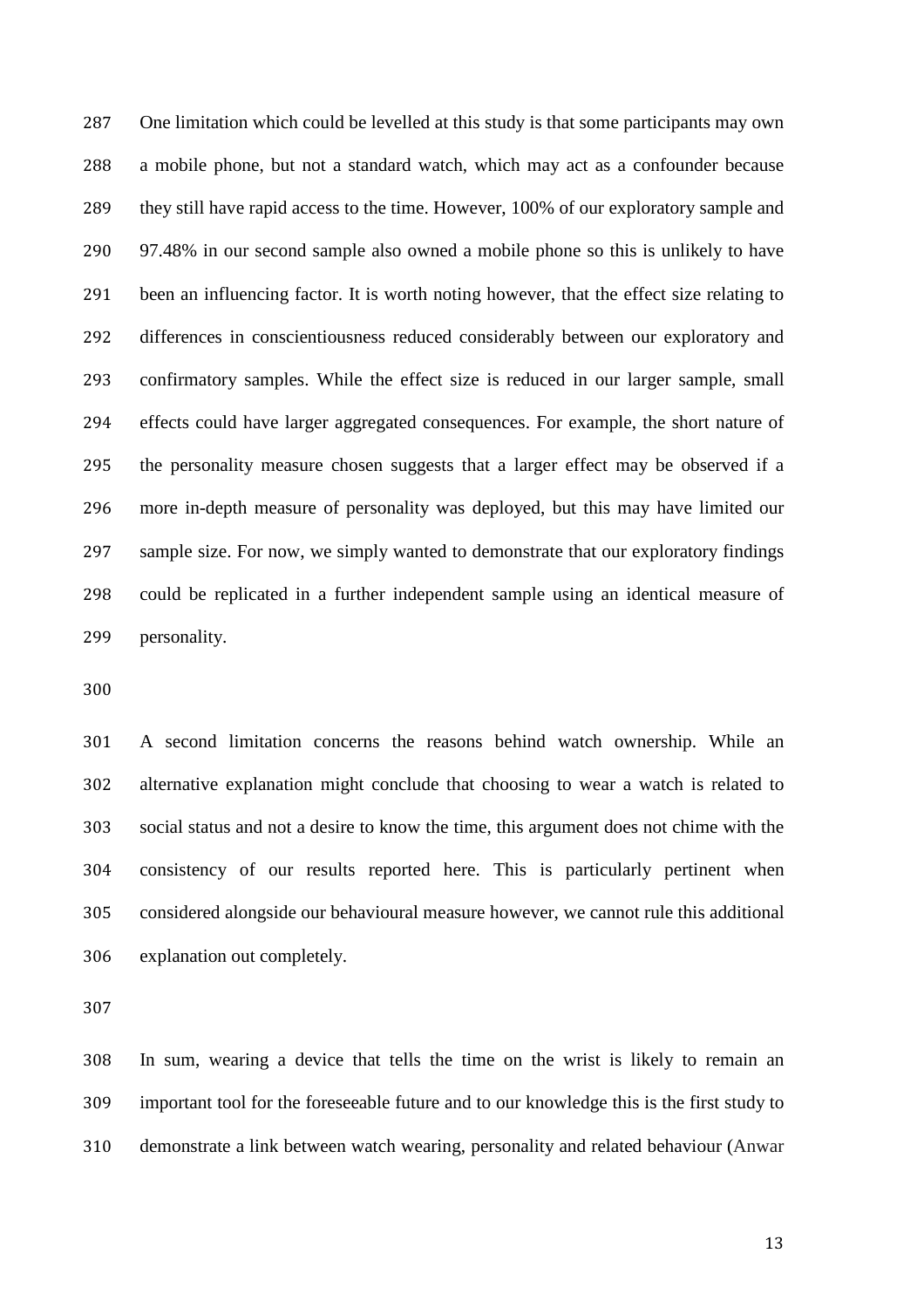2012). Specifically, watch wearers from a variety of backgrounds elicit significantly higher levels of conscientiousness and lower levels of extraversion and openness. They also arrive earlier for appointments. From the present data, it is not clear whether being conscientious inclines a person to wear a watch, or whether wearing a watch makes a person more conscientious. Whichever the direction of the relationship, watch wearing is a valid external marker of both personality and associated behaviour.

| <b>Acknowledgments</b> |
|------------------------|
|                        |

 We thank Sally Andrews and Lukasz Piwek for helpful comments on an earlier version of this manuscript.

### **References**

- Aaker, J. L. (1997). Dimensions of brand personality. *Journal of Marketing Research*.
- 34(3), 347-356. doi: 10.2139/ssrn.945432

- Adam, H., and Galinsky, A. D. (2012). Enclothed cognition. *Journal of Experimental*
- *Social Psychology*. 48(4), 918-925. doi: 10.1016/j.jesp.2012.02.008

Ambady, N., & Skowronski, J. J. (Eds.). (2008). *First Impressions*. Guilford Press.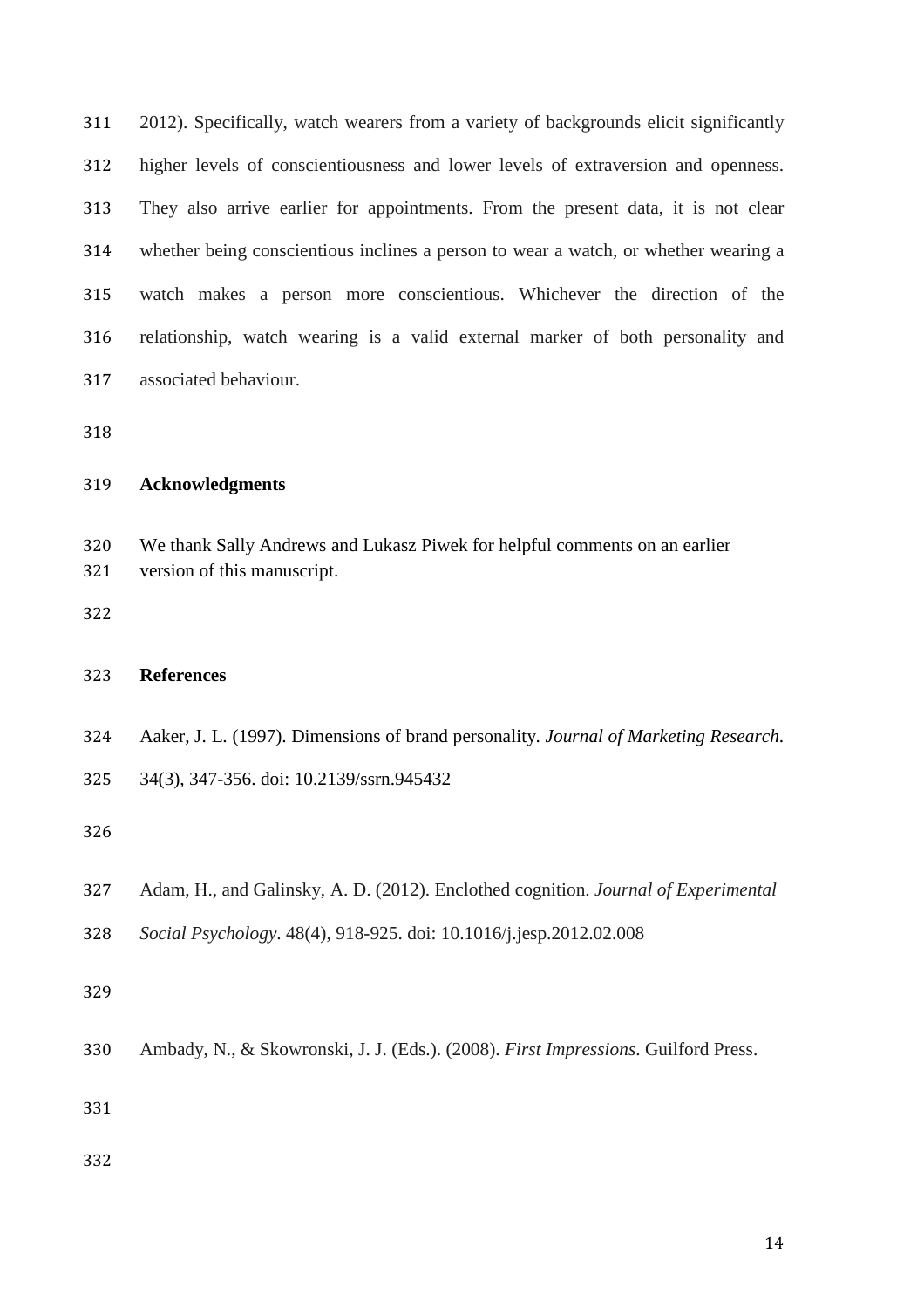| 333 Anwar, S. T. (2012). Selling time: Swatch group and the global watch      |  |  |  |
|-------------------------------------------------------------------------------|--|--|--|
| 334 industry. Thunderbird International Business Review. 54(5), 747-762. doi: |  |  |  |
| 335 10.1002/tie.21497                                                         |  |  |  |

- Ashton, M. C. (1998). Personality and job performance: The importance of narrow
- traits. *Journal of Organizational Behavior*. *19*(3), 289-303. doi: 10.1002/(sici)1099-
- 1379(199805)19:3<289::aid-job841>3.3.co;2-3

- Back, M. D., Schmukle, S. C. and Egloff, B. (2006). Who is late and who is early?
- Big Five personality factors and punctuality in attending psychological experiments.
- *Journal of Research in Personality*. 40, 841-848. doi: 10.1016/j.jrp.2005.11.003

- Borkenau, P. (1991). Evidence of a correlation between wearing glasses and
- personality. *Personality and Individual Differences*, *12*(11), 1125-1128. doi:
- 10.1016/0191-8869(91)90074-L

- Bravata, D. M., Smith-Spangler, C., Sundaram, V., Gienger, A. L., Lin, N., Lewis, R.,
- Stave, C. D., Olkin, I. and Sirard, J. R. (2007). Using pedometers to increase physical
- activity and improve health: a systematic review. *JAMA*. *298* (19), 2296-2304. doi:
- 10.1001/jama.298.19.2296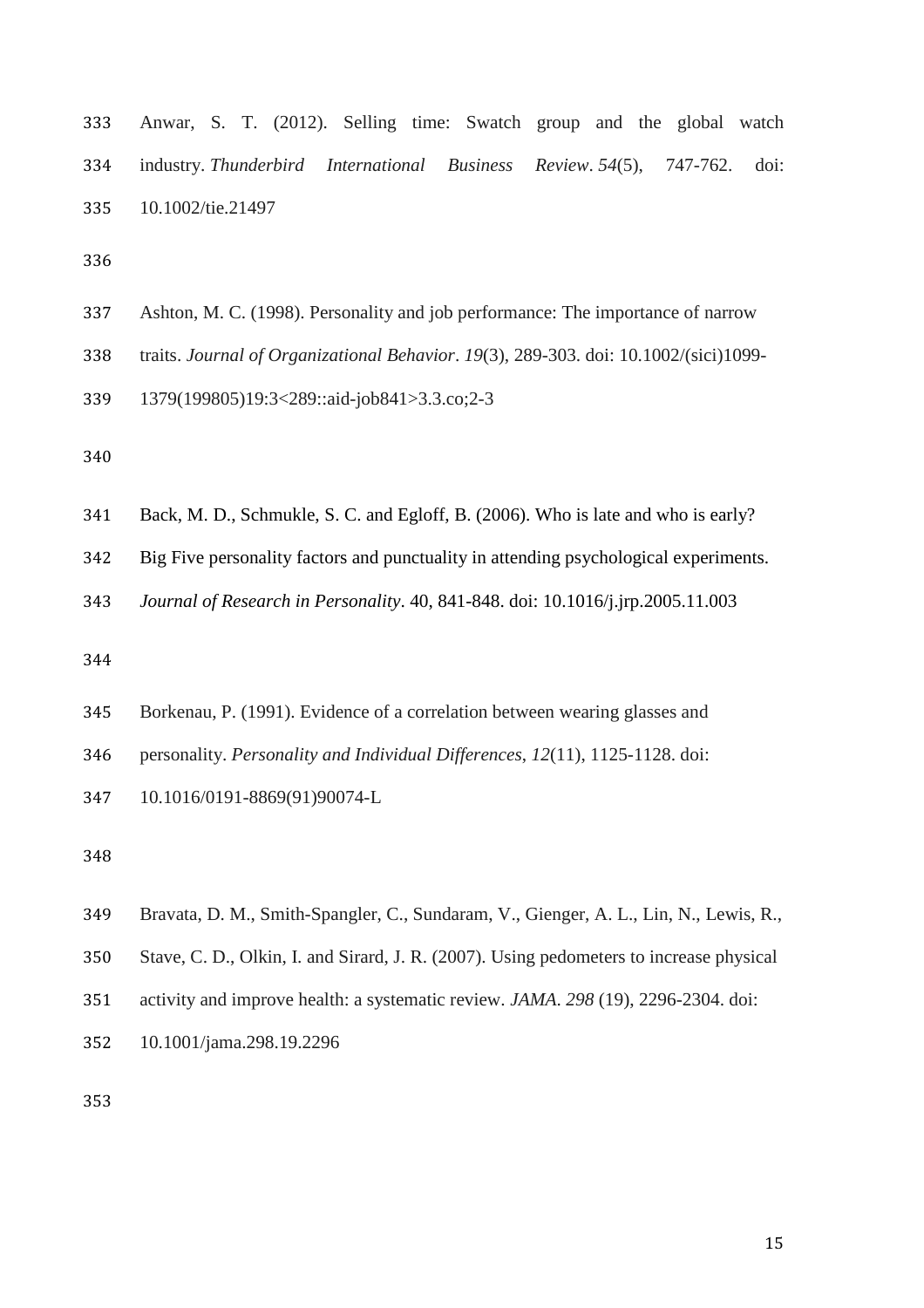| 354 Carré, J. M. and McCormick, C. M. (2008). In your face: facial metrics predict |  |
|------------------------------------------------------------------------------------|--|
|------------------------------------------------------------------------------------|--|

- aggressive behaviour in the laboratory and in varsity and professional hockey
- players. *Proceedings of the Royal Society of London B: Biological*
- *Sciences*,*275*(1651), 2651-2656. doi: 10.1098/rspb.2008.0873

- Chapplin, W. F., Phillips, J. B., Brown, J. D., Clanton, N. R. and Stein, J. I. (2000).
- Handshaking, gender, personality, and first Impressions. *Journal of Personality and*
- *Social Psychology*. 79(1), 110-117. doi: 10.1037//0022-3514.79.1.110

- Dougherty, T. W., Turban, D. B. and Callender, J. C. (1994). Confirming first
- impressions in the employment interview: A field study of interviewer behavior.
- *Journal of Applied Psychology*. 79(5), 659-665. doi: 10.1037//0021-9010.79.5.659

- Fogg, B. J. (2009). A behavior model for persuasive design. In *Proceedings of the 4th*
- *international Conference on Persuasive Technology* (p. 40). ACM. doi:
- 10.1145/1541948.1541999

 Gillath, O. Bahns, A. J., Ge, F. and Crandall, C. S. (2012). Shoes as a source of first impressions. *Journal of Research in Personality*. 46(4), 423-430. doi: 10.1016/j.jrp.2012.04.003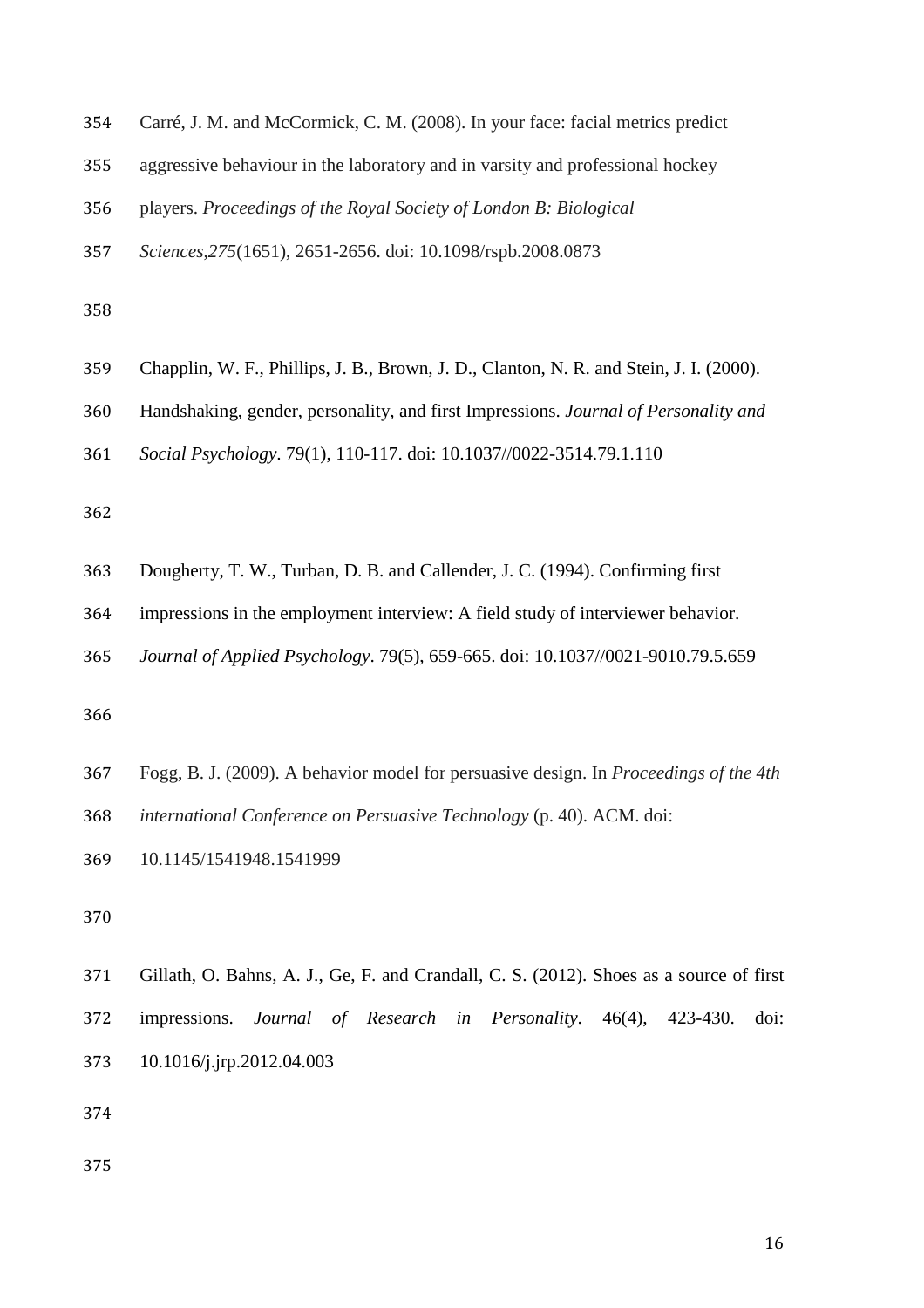|  | 376 Gosling, S. D., Rentfrow, P. J., and Swann, W. B., Jr. (2003). A very brief measure of |  |  |  |  |
|--|--------------------------------------------------------------------------------------------|--|--|--|--|
|--|--------------------------------------------------------------------------------------------|--|--|--|--|

the big five personality domains. *Journal of Research in Personality*. 37, 504-528.

doi: 10.1016/s0092-6566(03)00046-1

- Hellstrom, A. and Tekle, J. (2006). Person perception through facial photographs:
- Effects of glasses, hair and beard on judgments of occupation and personal qualities.
- *European Journal of Social Psychology*. 24(6), 693-705. doi:
- 10.1002/ejsp.2420240606

Hoffman, E. (2009). *Time*. Profile Books Ltd.

- Kline, P. (2000). *Handbook of Psychological Testing*. London, Routledge. doi:
- 10.4324/9781315812274

- McAleer P, Todorov A. and Belin P. (2014). How do you say 'Hello'? Personality
- impressions from brief novel voices. PLoS ONE 9(3): e90779.
- doi:10.1371/journal.pone.0090779
- 
- Mintel. (2010, October 27). *Is time ticking for the watch?* Retrived from:
- http://www.mintel.com/press-centre/press-releases/615/is-time-ticking-for-the-watch-
- one-in-seven-brits-claim-they-have-no-reason-to-wear-one.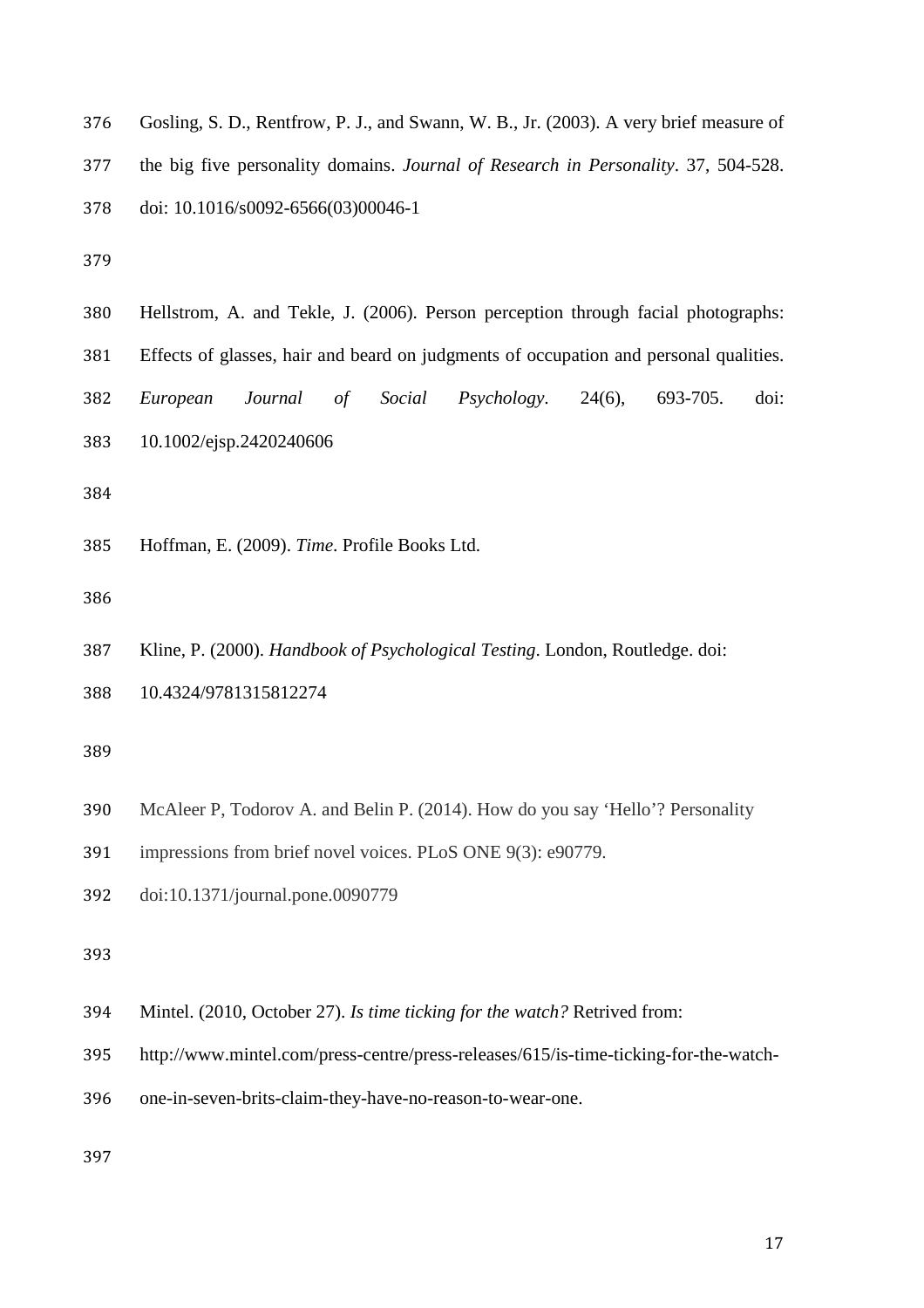| 398 | Lee, K., & Ashton, M. C. (2004). Psychometric properties of the HEXACO               |  |
|-----|--------------------------------------------------------------------------------------|--|
| 399 | Personality Inventory. <i>Multivariate Behavioral Research.</i> 39(2), 329-358. doi: |  |
|     | 400 10.1207/s15327906mbr3902 8                                                       |  |

|  |  |  | 402 Levine, R. V. and Bartlett, K. (1984). Pace of life, punctuality, and coronary heart |  |  |  |  |  |  |  |  |  |
|--|--|--|------------------------------------------------------------------------------------------|--|--|--|--|--|--|--|--|--|
|--|--|--|------------------------------------------------------------------------------------------|--|--|--|--|--|--|--|--|--|

- disease in six countries. *Journal of Cross-Cultural Psychology*. 15 (2), 233-255. doi:
- 10.1177/0022002184015002009

Levine, R. V. and Norenzayan, A. (1999). The pace of life in 31 countries. *Journal of* 

*Cross-cultural Psychology*. 30 (2), 178-205. doi: 10.1177/0022022199030002003

- Swami, V. (2012). Written on the body? Individual differences between British adults
- who do and do not obtain a first tattoo. *Scandinavian Journal of Psychology*. 53, 407-
- 412. doi: 10.1111/j.1467-9450.2012.00960.x

 Swan, M. (2009). Emerging patient-driven health care models: an examination of health social networks, consumer personalized medicine and quantified self- tracking. *International Journal of Environmental Research and Public Health.* 6(2), 492-525. doi: 10.3390/ijerph6020492

Verdonck, A., Gaethofs, M., Carels, C., andde Zegher, F. (1999). Effect of low-dose

- testosterone treatment on craniofacial growth in boys with delayed puberty. *European*
- *Journal of Orthodontics*, *21*(2), 137-144. doi: 10.1093/ejo/21.2.137